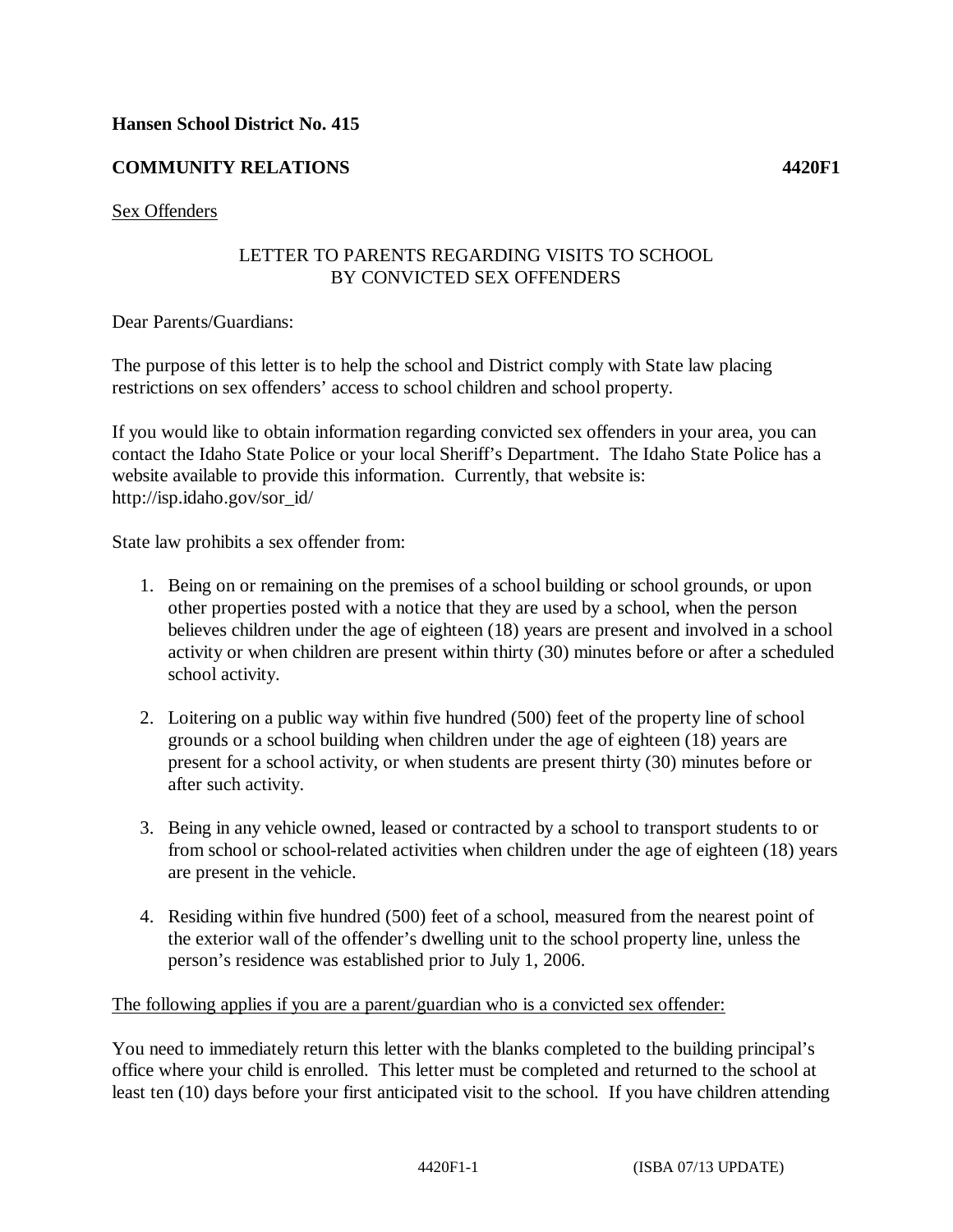more than one school, you must complete this form for each school. The District will crosscheck responses with the list the District receives from law enforcement identifying sex offenders living within its jurisdiction.

When you visit your child at school or a school event that you have not already described on the form below, you must inform the principal's secretary that you need to make an entry on your record of school visits. This record will be kept on file in the building principal's office where your child is enrolled.

The following must be completed by a convicted sex offender who is a parent or guardian of a student enrolled in the school.

# **TO BE COMPLETED ONLY IF YOU ARE A PARENT/GUARDIAN AND ARE A CONVICTED SEX OFFENDER**

| Student's Name (please print)          | School |
|----------------------------------------|--------|
| Name of Parent/Guardian (please print) | Date   |
| Signature                              | Date   |

- At least once annually you need to obtain advance written permission to visit school property. Once written permission is obtained for the year, you will not need to obtain advance written permission for each individual visit, though you must comply with the procedures outlined in this letter, District policy, and with state and federal law.
- You must provide the information requested below for the times you anticipate visiting the school, such as after school to pick up your child, during specific sporting events, and during parent-teacher conferences.
- For all other visits, you must go immediately and directly to the principal's office and provide the information on your record of visits.
- You must remain under the direct supervision of the assigned school official.
- When you are to leave, you must go immediately and directly to the principal's office and provide the time that you are leaving. You must then immediately leave the school grounds.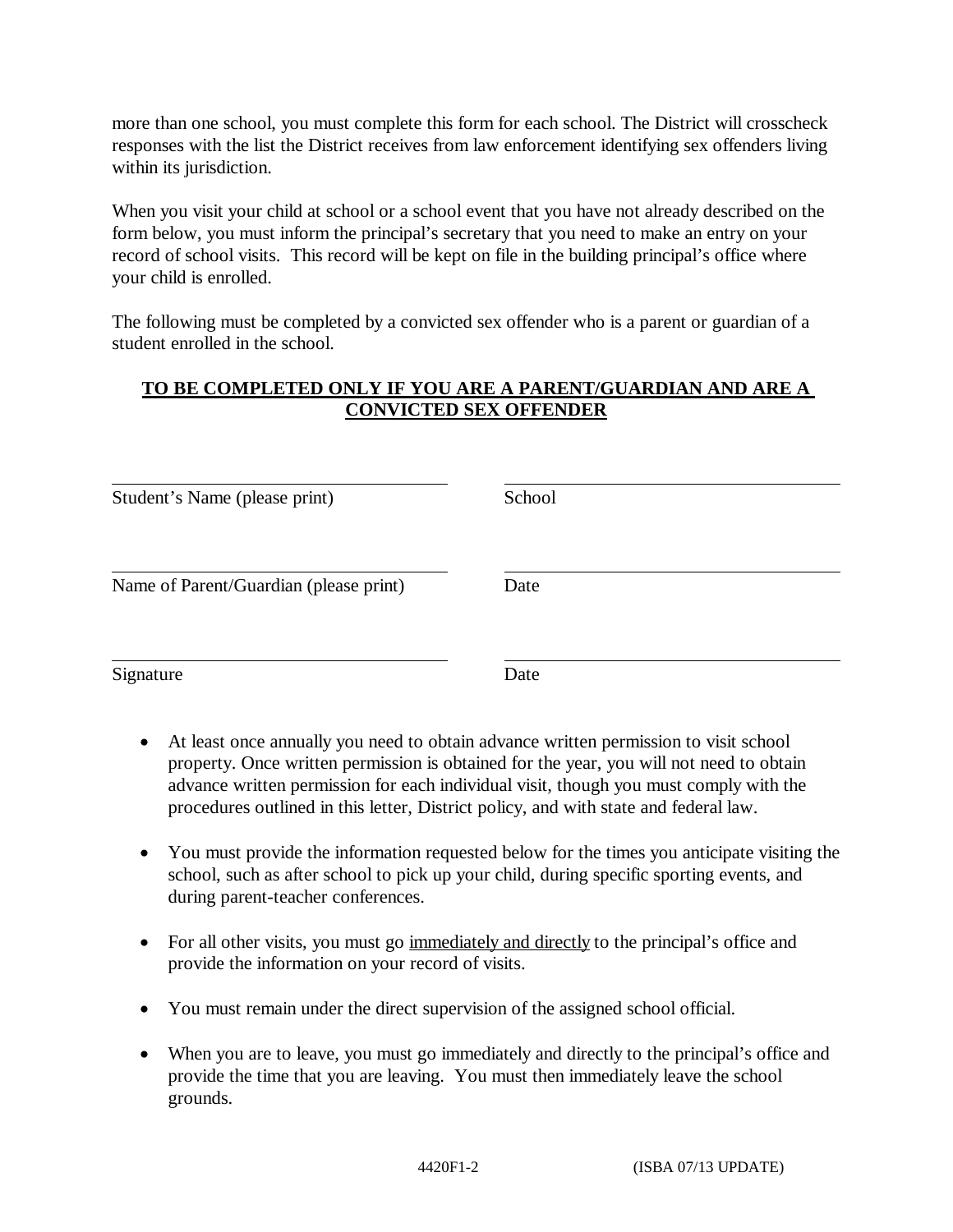## **Record of Visits**

| Date | Location & Purpose | School Official Assigned | Time In | Time Out |
|------|--------------------|--------------------------|---------|----------|
|      |                    |                          |         |          |
|      |                    |                          |         |          |
|      |                    |                          |         |          |
|      |                    |                          |         |          |
|      |                    |                          |         |          |
|      |                    |                          |         |          |
|      |                    |                          |         |          |
|      |                    |                          |         |          |

## The following applies if you know someone who is a convicted sex offender who would like to visit school property:

If you know a convicted sex offender who is not a parent/guardian of a student enrolled in the school, but who would like to visit school property, please refer them to the Superintendent's office to request permission. A sex offender who is not a parent/guardian of a student enrolled in the school must complete a form in order to be granted permission to visit school property. This form must be completed at least once annually.

If permission is granted, the Superintendent or designee shall provide the details of the sex offender's upcoming visit to the building principal. The Superintendent, or designee, who is a certified employee, will supervise the sex offender whenever the sex offender is in a student's vicinity.